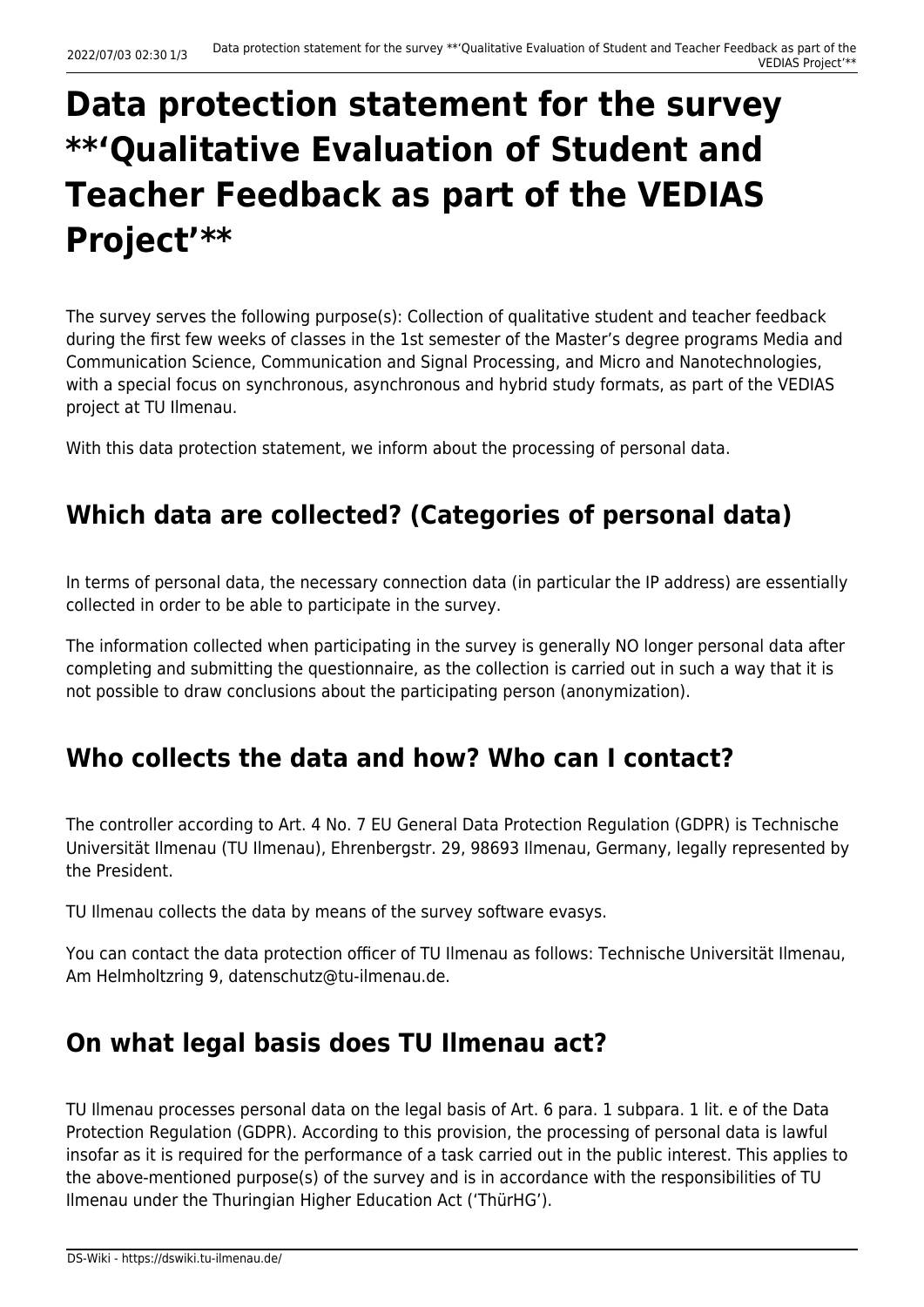## **How are the data used?**

The personal data, i.e. the connection data as stated above, are only used to enable participation in the survey. The data are not processed for any other purpose. TU Ilmenau will also not gain any knowledge of this connection data, as they are stored only by the data processor evasys.

The information in the survey is no longer personal data (see above); its use depends on the stated purpose(s) of the survey.

#### **How long will the data be stored?**

The connection data are stored for a maximum of 7 days.

## **What rights do I have in general?**

As a data subject, you have the following rights under the GDPR with respect to your personal data, provided that the respective legal requirements are met: The right of access (Art. 15 GDPR), the right to rectification (Art. 16 GDPR), the right to erasure (Art. 17 GDPR), the right to restriction of processing (Art. 18 GDPR), the right to data portability (Art. 20 GDPR), the right to object to processing (Art. 21 GDPR), the right to withdraw consent (Art. 7(3) GDPR).

To exercise any of your aforementioned rights, please contact the data protection officer using the contact details above.

You also have the right to lodge a complaint with a data protection authority, in particular in the Member State of your habitual residence, place of work or place of the alleged infringement, if you consider that the processing of personal data concerning you is unlawful.

The contact details for the responsible data protection authority as regards the data controller are: Thüringer Landesbeauftragter für den Datenschutz und die Informationsfreiheit, Häßlerstr. 8, 99096 Erfurt, <https://www.tlfdi.de/tlfdi/kontakt/>

## **What rights do I have in particular?**

As described above, the legal basis is the fulfillment of a public task and not consent. Nevertheless, there is NO obligation to participate in the survey. Non-participation has no negative effects; in particular, no one at TU Ilmenau can or will know whether a person has participated in the survey or not.